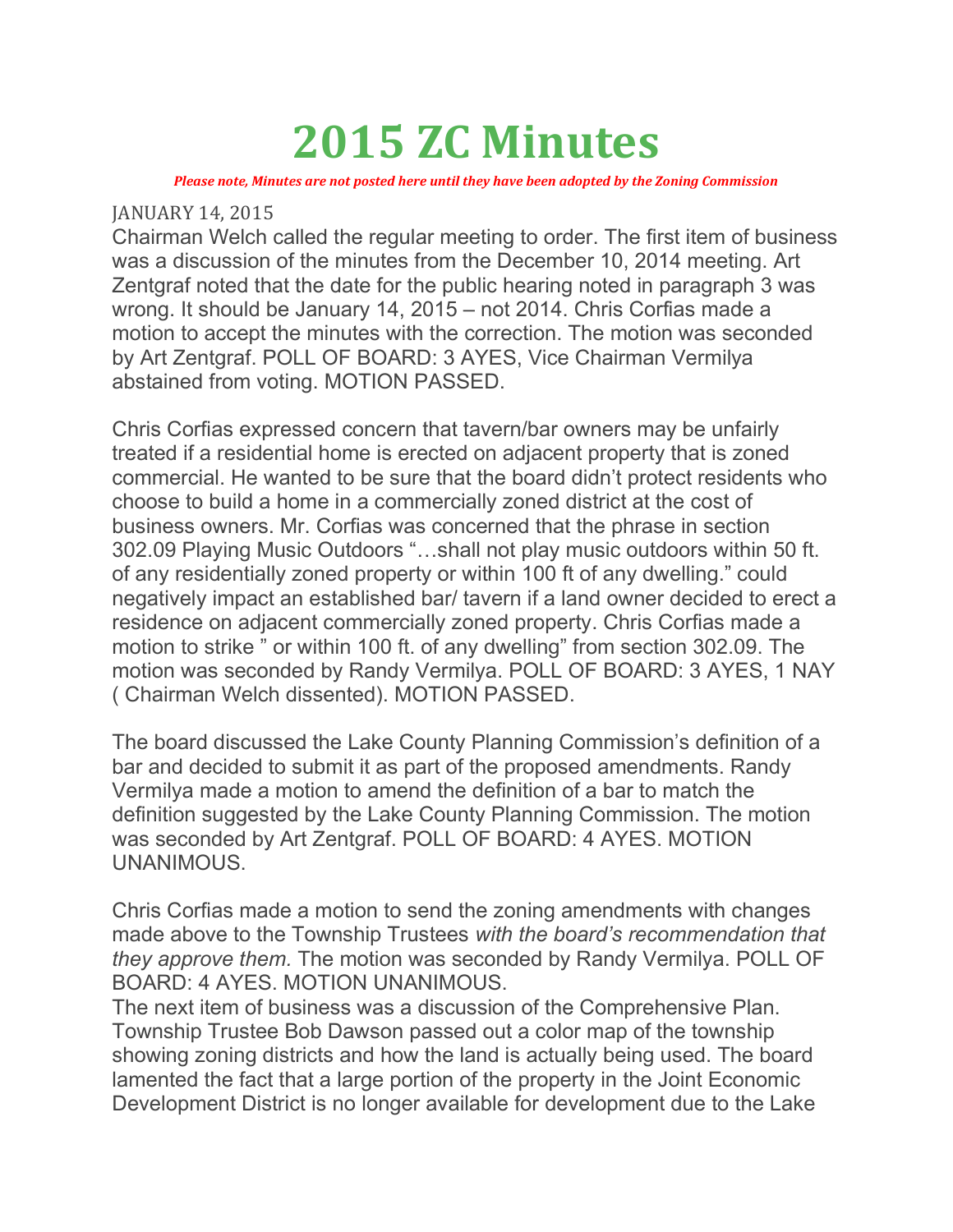Metroparks acquisition of Lake Erie Bluffs. George Smerigan pointed out that the township is losing its return on investment of the infrastructure installed on the Lane Rd. Industrial District.

Chris Corfias addressed the board by asking what should be learned from the loss of developable land that was improved at the community's expense and how the infrastructure was financed and installed in the past and how the eventual outcome of the project should influence future public/ private infrastructure projects. Trustee Dawson noted that had property in the JEDD been able to develop, funds would have been available for expansion and future projects. The board discussed introducing a new district, PUBLIC AND INSTITUTIONAL DISTRICT, for public lands that are essentially undevelopable. They noted that adding such a district would provide a more accurate picture of the township and where the focus for commercial and industrial development should be.

Chairman Mark Welch asked if the board should be concerned about why developers are looking past Perry to Madison for projects. George Smerigan said that the issues are basically out of the board's control: population, proximity to highway/interchanges, and speed and stop lights along route 20. Trustee Dawson posed the question of how we, as a community, remain sustainable and still semi- rural. George Smerigan said that the board decided long ago to focus on areas for light industrial development to provide work for residents and ease their tax burden.

The board set Wednesday, February 11, 2015 at 6:30 pm for the next regular meeting. There being no further business, Chris Corfias made a motion to adjourn the meeting. Randy Vermilya seconded the motion. POLL OF BOARD: 4 AYES. MOTION UNANIMOUS.

(Minutes adopted February 11, 2015)

#### FEBRUARY 11, 2015

The Perry Township Zoning Board held a regular meeting on Wednesday, February 11, 2015. Board members Chairman Mark Welch, Art Zentgraf, Chris Corfias and Tom Barrett were in attendance. George Smerigan, Bob Dawson and Rick Amos also attended the meeting. The first item of business was reviewing the minutes from the January meeting. Chris Corfias requested that the fifth paragraph on page one be amended to read: Chris Corfias made a motion to send the zoning amendments with the changes made above to the Township Trustees with the board's recommendation that they approve them. Art Zentgraf made a motion to approve the minutes as amended. The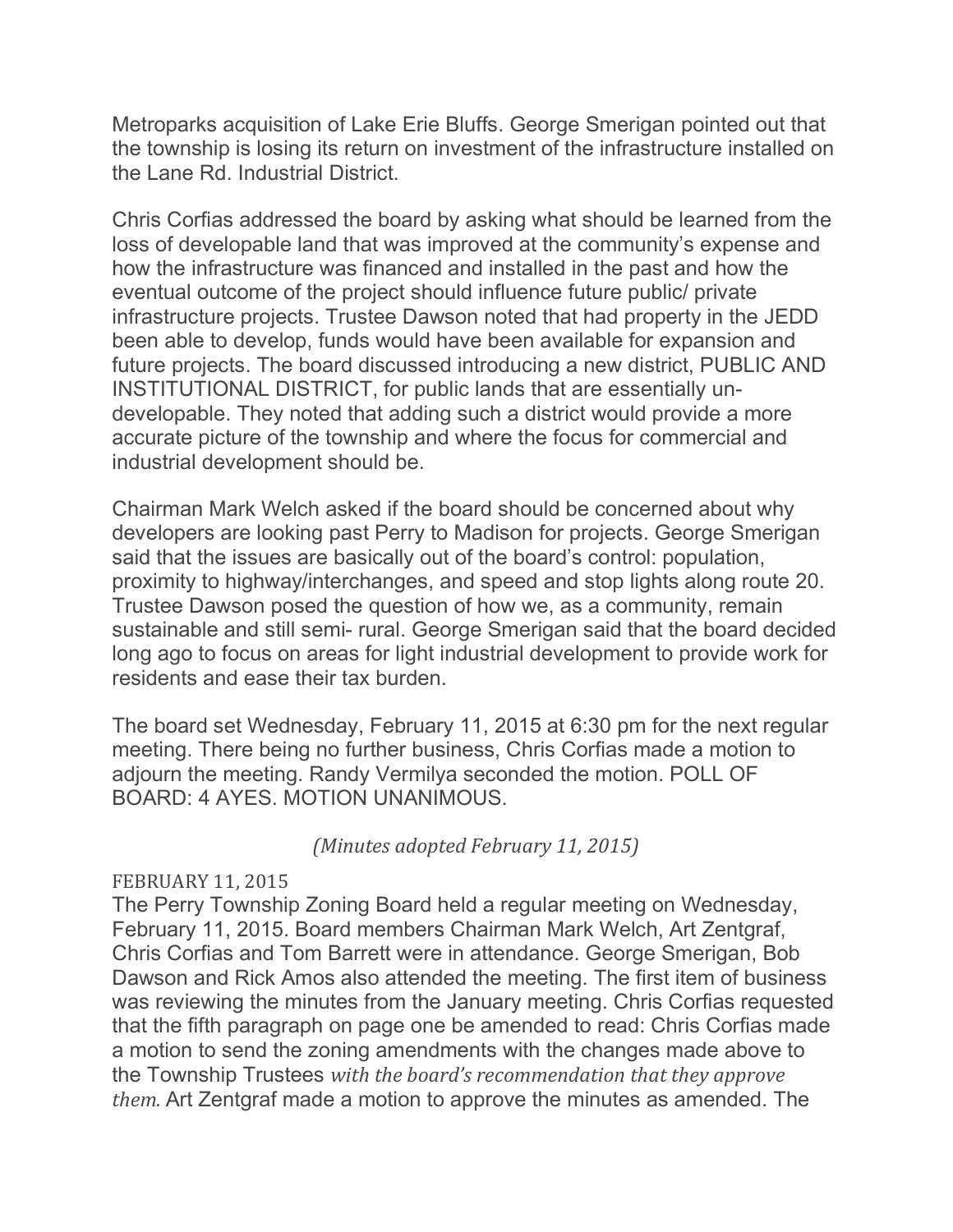motion was seconded by Chris Corfias. POLL OF BOARD: 3 AYES. MOTION PASSED. (Tom Barrett abstained from voting).

Next, Chairman Welch opened the floor for nominations of officers for the 2015 fiscal year. Art Zentgraf nominated Mark Welch/Randy Vermilya. There were no other nominations. Art Zentgraf motioned to close the nominations and Tom Barrett seconded the motion. POLL OF BOARD: 4 AYES. MOTION UNANIMOUS. Art Zentgraf motioned to retain Mark Welch as Chairman and Randy Vermilya as Vice Chairman. The motion was seconded by Tom Barrett. POLL OF BOARD: 4 AYES. MOTION UNANIMOUS.

Next, the board began a discussion of the zoning map and issues that should be addressed with the impending update of the Comprehensive Plan. There are several parcels that are not being utilized the way they are currently zoned (ex: Lake Erie Bluffs Metropark). Bob Dawson addressed the board about his visit to the Western Reserve Land Conservancy. The group discussed the conservancy's recent Perry Township acquisitions and how they affect the Zoning Map and Comprehensive Plan. George Smerigan said that the Conservancy buys the most environmentally sensitive land. He said that they have also been buying large tracts of land and selling off portions to fund future purchases. This gives the group control over uses and development. Mr. Smerigan said that some people will donate their land for the tax benefits.

The board members lamented the loss of investment potential with the Western Reserve Land Conservancy's purchase of Land at the Lane Rd. extension. Chris Corfias said that the purchase ( and subsequent loss of future returns on investment) serves as a lesson on structuring future public/private improvements and development projects.

The other issue that has arisen as a result of the land purchase is the loss of a significant portion of developable industrial property. The board agreed that a secondary area of targeted light industrial development should be identified when the comprehensive plan is updated. Mark Welch suggested the portion of Lane Rd. between the tracks as a possibility and Shepard Rd. as another possibility. Chairman Welch also noted that power and communication capabilities are both hurdles to industrial development. Rick Amos said that the Township has had some meetings with C.E.I. about strengthening the infrastructure.

Chris Corfias noted that the Outdoor YMCA and park lands at Blair Rd. are not identified properly on the new land use map.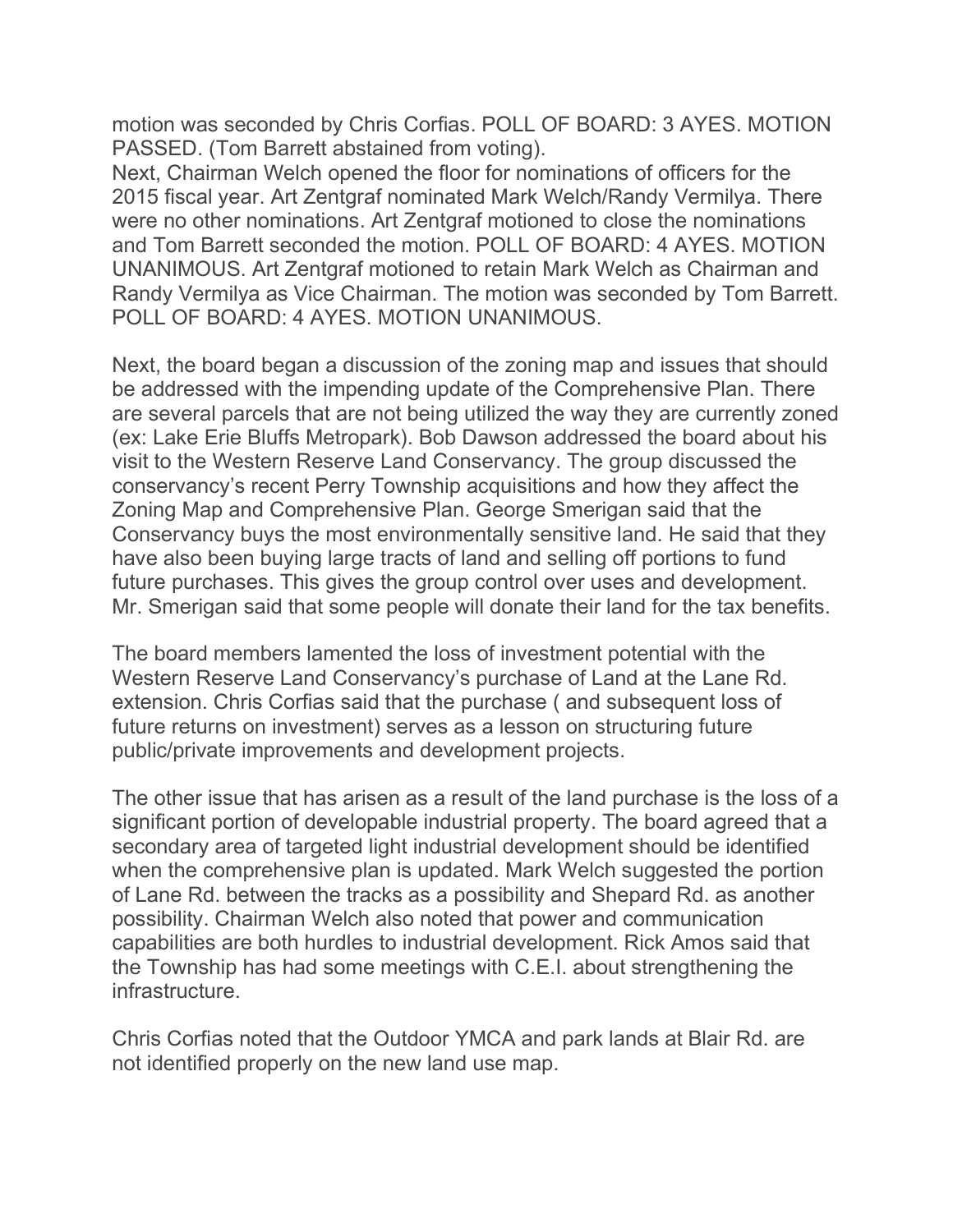Chris Corfias stated that the first question the board needs to answer when beginning the update of the comprehensive plan is: Are we happy happy with development in the Township as it has happened thus far. Rick Amos said he thinks that the Township has done a good job providing services and noted some of the problems that Painesville is facing. Chris Corfias noted that Perry Township faces similar issues because much of our prime real estate is owned by non-tax producing entities.

Bob Dawson said that Eco-tourism should be a consideration/discussion point.

Chris Corfias inquired about a means to view the power point distributed by Karen Sundy as a group at the next meeting.

The board scheduled a regular meeting for Wednesday, March 11, 2015. The agenda includes a continued discussion of the update to the Comprehensive Plan. There being no further business, Chris Corfias moved to adjourn the meeting. The motion was seconded by Tom Barrett. POLL OF BOARD: 4 AYES. MOTION UNANIMOUS.

## (Minutes adopted March 11, 2015)

## MARCH 11, 2015

The Perry Township Zoning Board held a regular meeting on March 11, 2015. All board members, including alternate Tom Barrett were present. George Smerigan, Bob Dawson and Rick Amos also attended the meeting. After the meeting was called to order, the first item of business was a review of the minutes from the February meeting. Art Zentgraf made a motion to accept the minutes as written. Chris Corfias seconded the motion. MOTION PASSED. POLL OF BOARD: 4 AYES, 2 ABSTAINED.

Trustee Bob Dawson requested that the board take a moment of silence in a show of respect for past township inspector Don King, who recently passed away. Chairman Welch honored the request and the board took a moment to reflect on Mr. King's contribution to the Perry community.

The board reviewed the power point from a class attended by Bob Dawson, discussing some of the topics and how they pertained to the township. The board members discussed the state of Perry Township today compared to their expectations for the township when the Comprehensive Plan was last updated in 2009. The board discussed the issues that should be addressed during this review of the Plan. The new Lake Erie Bluffs MetroPark and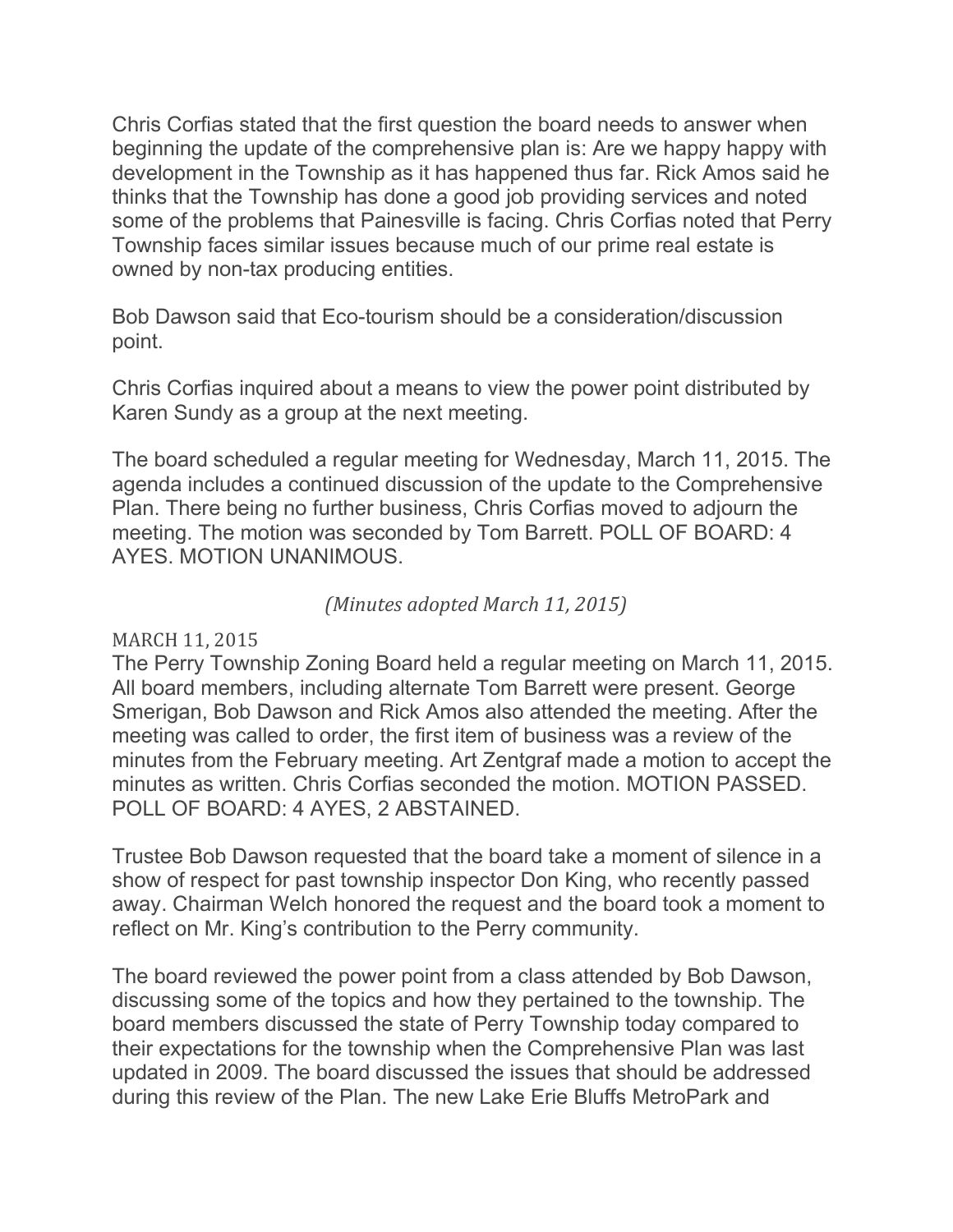surrounding land acquired by Western Reserve Conservancy is a major impact to the Township and it's development plans. The board informally discussed options to replace the major loss of possible light industrial development because of the loss of land for this purpose on Lane Rd. They also touched on possible retail/ restaurant opportunities provided by ecotourism.

Chris Corfias lamented that in regards to the Lane Rd. extension project, the private partners received all of the benefit of increased property value; not the township/JEDD. He contended that future projects should be structured so that the JEDD receives some of the increased value to enable it to fund future projects. The board discussed other areas in the township that could replace the lost light industrial developable land at the end of the Lane Rd. extension. The areas discussed for this use were Shepard Rd. and Lane Rd. between the railroad tracks.

Tom Barrett asked the trustees if there was factor that they used to keep the budget balanced. Rick Amos responded that the trustees reviewed that when they worked on the budget and that the township is fiscally sound for the near future. The members recognize the importance of light industrial developable land to replace future cuts in the First Energy tax income and possible new residential development in the township. George Smerigan noted that Industrial development helps insure that the township can continue to provide the same level of services with loss of other revenues, population increases and or/ rising costs.

The board discussed the needs of an industrial district including ease of large trucks to reach it/ proximity to railways/ communication infrastructure and developmental infrastructure (gas/electric/water & sewer).

Chairman Welch asked the board members to review the current edition of the Comprehensive Plan and note any sections that they would like to discuss revising for this version of the update.

The board set April 8, 2015 for their next regular meeting. There being no further business to discuss, Art Zentgraf made a motion to adjourn the meeting. The motion was seconded by Tom Barrett. POLL OF BOARD: 6 AYES. MOTION UNANIMOUS. Chairman Welch adjourned the meeting.

(Minutes adopted April 8, 2015)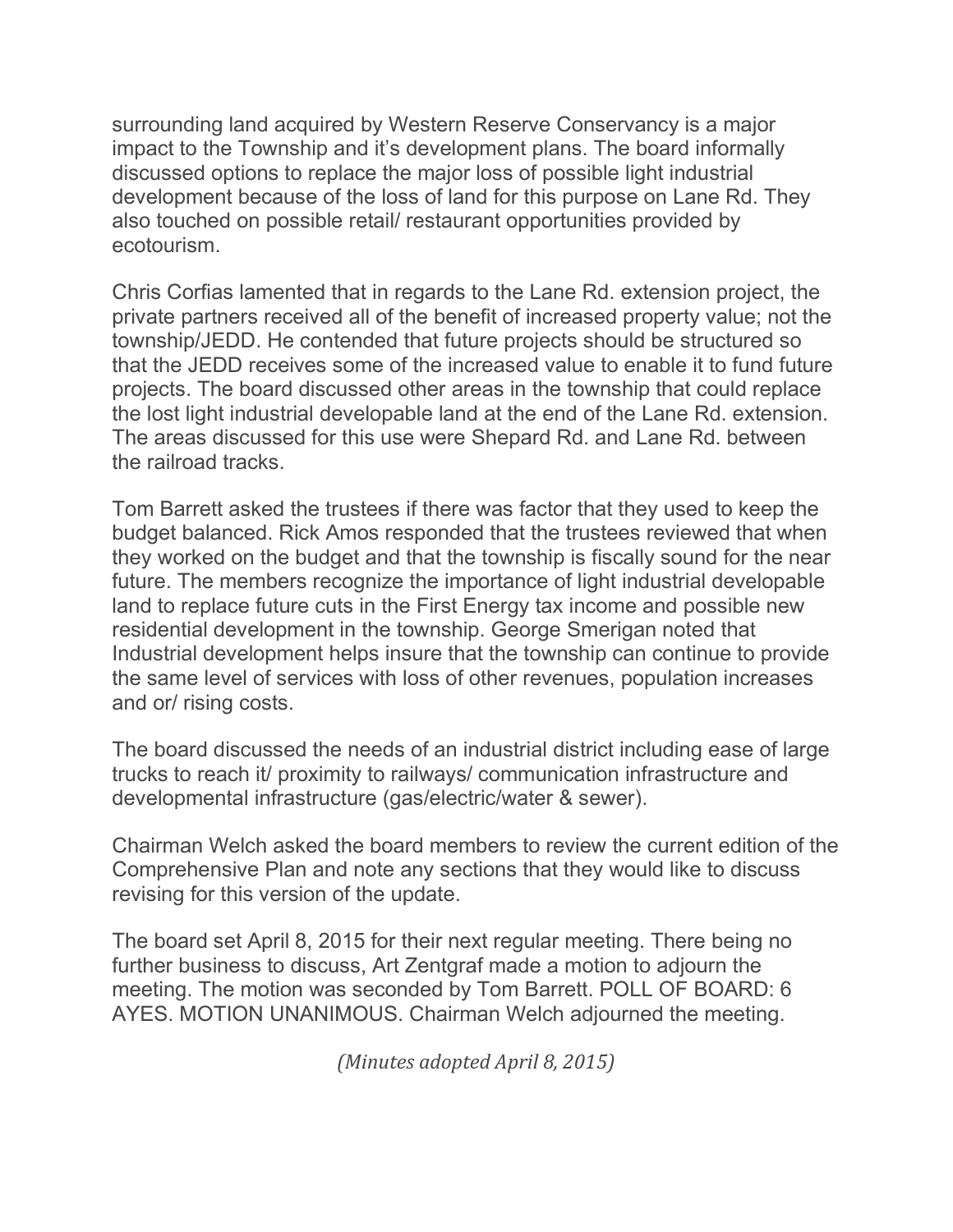#### APRIL 8, 2015

The Perry Township Zoning Board held a regular meeting on Wednesday, April 8, 2015. Board members Chairman Mark Welch, Art Zentgraf, and Tom Barrett were in attendance. George Smerigan, Bob Dawson & Rick Amos also attended the meeting. The first item of business was a discussion of the minutes of the March meeting. Art Zentgraf made a motion to approve the minutes as written. The motion was seconded by Tom Barrett. POLL OF BOARD: 3 AYES. MOTION UNANIMOUS.

Next, the board began a discussion of the impending update of the Comprehensive Plan. George Smerigan distributed a proposed draft of updates to the Comprehensive Plan on March 31st. At the meeting, he highlighted the changes he made to the plan for the board. The board discussed the new census numbers and how they compare to the forecasted numbers from the plan's last update. Art Zentgraf requested that George Smerigan reference the date that the statistics used in the plan were gathered. Mr. Smerigan said that he would add them to the next draft. Chairman Welch asked Mr. Smerigan if there is a formula for percentage of industrial zoned property/commercially zoned property/residential zoned property that ensures that a community can provide services with a reasonable tax base. George Smerigan said that there are some formulas that communities can use as aides. Rick Amos said that he believes that Perry Township has done a good job of providing services to its residences and continues to be on a good path while some surrounding communities have struggled with the impact of the economic downturn. The board used the draft as a starting point for the discussion. The board used it as a tool to focus on possible industrial districts in the township. They discussed the merits and detractions of parcels located along Lane Rd, Shepard Rd, and Clark Rd-Perry Park Rd. Items of concern include water, sewer, power & means of communication.

Mark Welch requested that section six be updated with the information pertaining to the Lake Erie Bluffs Metropark.

The board discussed the impact of The Western Reserve Conservancy on the township. It is rumored that the group has purchased the Champion Farm on State Route 20. Bob Dawson said that the group has deep pockets and is willing to spend money to protect large parcels of land. George Smerigan said that Perry Township will continue to remain on the group's radar because of the large farms in the township.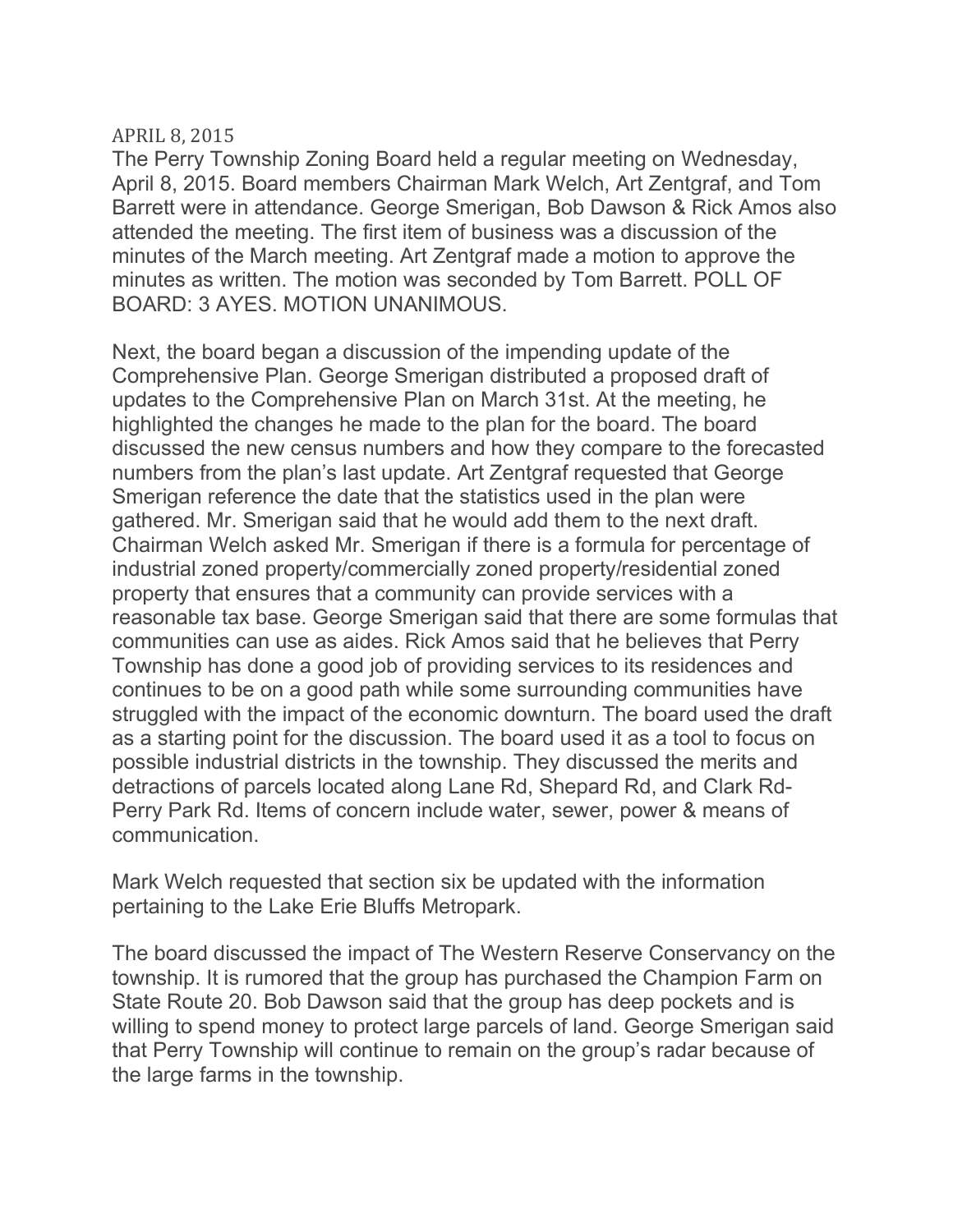The board discussed the possibility of a nursing/assisted living development in the township. George Smerigan said that this type of development is a big revenue generator. They add jobs, tax base and encourage auxiliary development. He said there has been some talk of this type of development on Clark Rd. Art asked about sewer lines and potential development and George explained that extending the sewer line is paid for by assessment, grant or the developer/business requesting it.

The board discussed the merits of re-zoning the parcels at the intersection of Lane Rd. and Shepard Rd. from residential to light industrial.

George Smerigan said that The Perry Park Industrial area is the easiest area to encourage industrial growth because there are already pumping stations nearby. He noted that development usually happens in clusters. If one project comes to fruition, usually others will follow.

The board scheduled a regular meeting for Wednesday, May 13, 2015 at 6:30 p.m. There being no further business, Art Zentgraf motioned to adjourn the meeting. The motion was seconded by Tom Barrett. POLL OF BOARD: 3 AYES. MOTION UNANIMOUS.

## (Minutes adopted May 13, 2015)

## MAY 13, 2015

The Perry Township Zoning Board held a regular meeting on Wednesday, May 13, 2015. Board members Chairman Mark Welch, Art Zentgraf, Chris Corfias and Tom Barrett were in attendance. George Smerigan, Bob Dawson & Rick Amos also attended the meeting. After Chairman Welch called the meeting to order, the first item of business was a review of the April meeting minutes. Art Zentgraf made a motion to approve the minutes with the correction of two grammatical errors. Tom Barrett seconded the motion. POLL OF BOARD: 3 AYES. MOTION APPROVED. (Chris Corfias abstained from voting).

Chairman Welch distributed the Lake County Planning Commission's recommendations for the Perry Township Comprehensive Plan. The board members' discussion focused on alternatives for replacement of industrial land lost by the conservancy purchase on Lane Rd. The gentlemen discussed the important factors needed for development: accessibility and the availability of communication and power sources, as well as the impact on the community.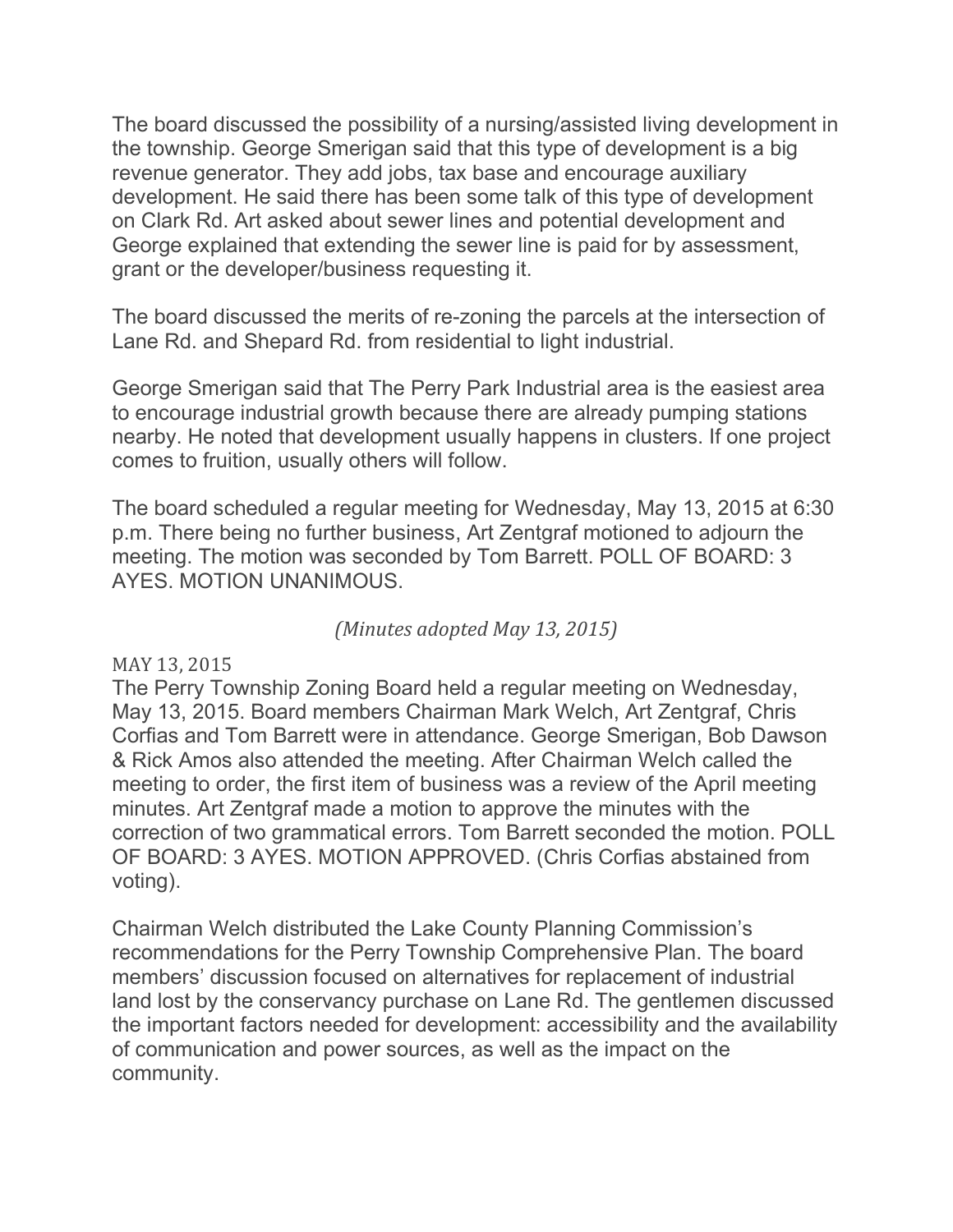George Smerigan said that he originally thought that the sanitary sewer for Shepard Rd. could be fed from Lane Rd. or by connecting through the village, but he has learned from the county engineer that the village mains do not have the potential to handle the expansion. He stated that the force main at Lane Rd is at about twenty percent capacity at this time. George Smerigan told the board that it is much more expensive to install a gravity line than a force main and expansion of the sewer line on Shepard Rd. from Lane Rd. would likely use gravity lines.

George Smerigan pointed out that another issue with light industrial development along Shepard Rd. is a lack of power. There are power lines running through the area, but there is not a substation. He told the board that it is doable, but there is a cost involved.

Laura Stegman asked if there was a risk of the Western Reserve Conservancy buying land along Shepard Rd. because some of the land is designated as high quality soil. Rick Amos replied the conservancy is focused on protecting large working farms.

Chris Corfias stated the need to replace the land lost to development along Lane Rd. acre for acre. Chris Corfias said that in his experience, one thing that makes places desirable is mixed use development. The board discussed The southern end of Lane Rd. as a possible expansion of the light industrial district and also discussed Lane Rd. between the railroad tracks. Rick Amos said that the board should discuss which areas are best served by this sort of development without focusing so much on the utilities, or lack there of. He said when the development is imminent, the utilities will come.

The board scheduled a regular meeting for Wednesday, June 10, 2015. The agenda includes a continued discussion of the update to the Comprehensive Plan.

Rick Amos announced that the Perry Bicentennial celebration will be July 14, 2015 from 5:30-7:30 p.m. He encouraged everyone present to try and attend for some portion of the evening.

There being no further business, Chris Corfias made a motion to adjourn the meeting. Tom Barrett seconded the motion. POLL OF BOARD: 4 AYES. MOTION UNANIMOUS.

(Minutes adopted June 10, 2015)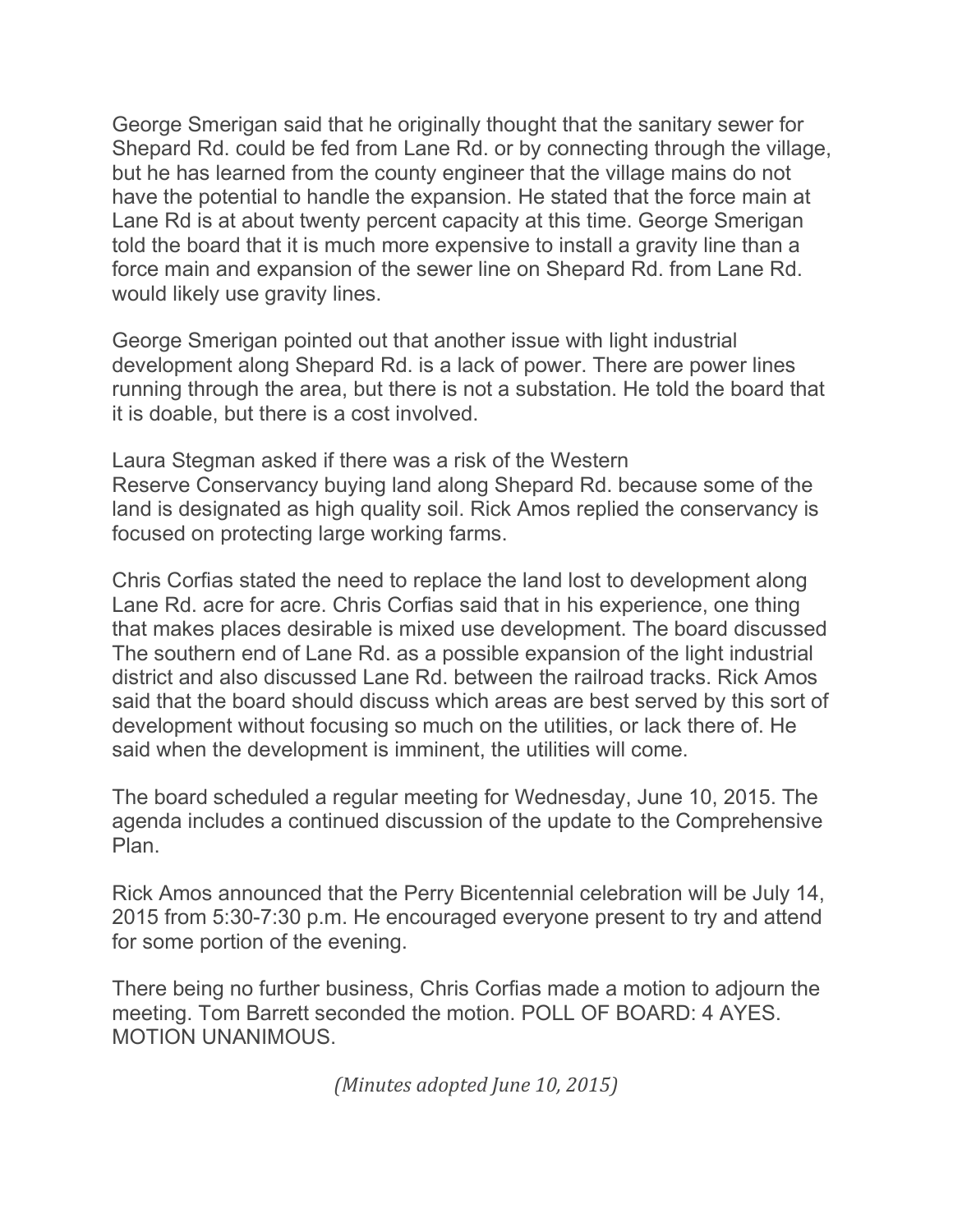JUNE 10, 2015

The Perry Township Zoning Board held a regular meeting on Wednesday, June 10, 2015. All board members, including alternate member Tom Barrett were in attendance. George Smerigan, Bob Dawson & Rick Amos also attended the meeting.

After Chairman Welch called the meeting to order, the first item of business was a review of the May 13, 2015 meeting minutes. Art Zentgraf made a motion to approve the minutes as written. Tom Barrett seconded the motion. POLL OF BOARD: 5 AYES. MOTION APPROVED. ( Randy Vermilya abstained from voting).

Next, George Smerigan distributed a revised draft of the Comprehensive Plan that included the changes that have been discussed and agreed upon thus far.

Chris Corfias raised concern about the the lack of high speed internet connectivity in the township. He mentioned a news report he saw that reported that Hudson was investing \$800,000.00 to upgrade it's communications infrastructure. The board lamented the slow speeds and spotty connections available throughout the county.

Turning the focus to the proposed amendments, the gentlemen discussed the changes to the zoning map along Shepard and Lane Rd. Chris Corfias commented that any eventual changes made in zoning will be uncomfortable for someone. He said that the main objective for the zoning board is to decide what they want Perry to look like in the future and base their decisions on that model.

The board discussed traffic issues that occur along Rt. 20 and whether zoning can help alleviate them. They discussed trying to create traffic patterns with the uses of entrances and exits to merchants. George Smerigan told the board that it gets very difficult to enforce "no left turn/right turn only" traffic restrictions. Chris Corfias commented that the developments he has been involved with in the Carolinas do not occur on the roads that move people from place to place.

Residential and commercial development occur one block off of the main thorough fare.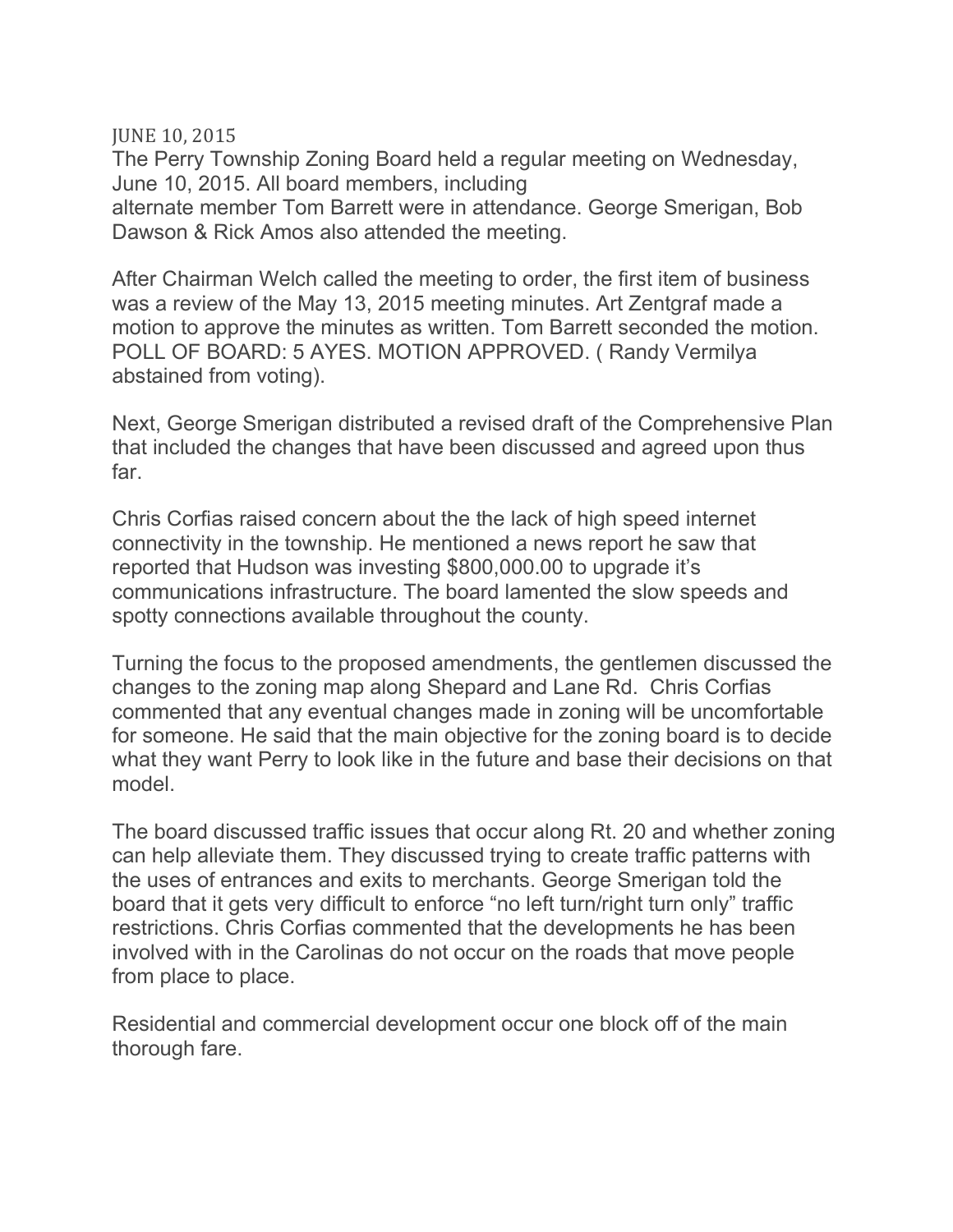Chairman Mark Welch requested that the board members think about how they would like Perry to look in the future (5-10 years) and make a list of what types of zoning that would encourage or discourage the type of growth desired and bring that list to the next meeting.

The board scheduled a regular meeting for Wednesday, July 25, 2015 at 6:30 p.m. at the township offices.

There being no further business, Chris Corfias made a motion to adjourn the meeting and his motion was seconded by Nick Giegerich. Chairman Welch adjourned the meeting.

## (Minutes adopted July 15, 2015)

## JULY 15, 2015

The Perry Township Zoning Board had a regular meeting on July 15, 2015. Chairman Welch, Art Zentgraf, Nick Giegerich and Chris Corfias attended the meeting. George Smerigan and Township Trustee Rick Amos also attended the meeting. Chairman Welch called the meeting to order and the first item of business was a review of the minutes from the June 10, 2015 meeting. Art Zentgraf made a motion to approve the minutes with the correction of the the July 15th meeting date. The motion was seconded by Nick Giegerich. POLL OF THE BOARD: 4 Ayes. MOTION UNANIMOUS.

At the request of Township Trustee Bob Dawson, the board reviewed the zoning regulations for temporary outdoor storage units that have been adopted by Concord Twp. and Painesville Twp. The regulations were very similar and the board agreed that similar language would be appropriate for Perry Township. The board decided to table the discussion until Bob Dawson was present and could elaborate upon his request for a review of the regulation. The board will discuss the regulations again before the next public hearing is scheduled.

Next, the board began as discussion of the Comprehensive Plan. Per Chairman Welch's request, Art Zentgraf made a list of items supporting his vision of Perry in ten years. One of the items on Art Zentgraf's list was keeping the rural feel of Perry. Chris Corfias commented that, no matter what is incorporated in the comprehensive plan, some of the township's larger farms could be sold off to developers and the commission would have to adapt it's plans to it.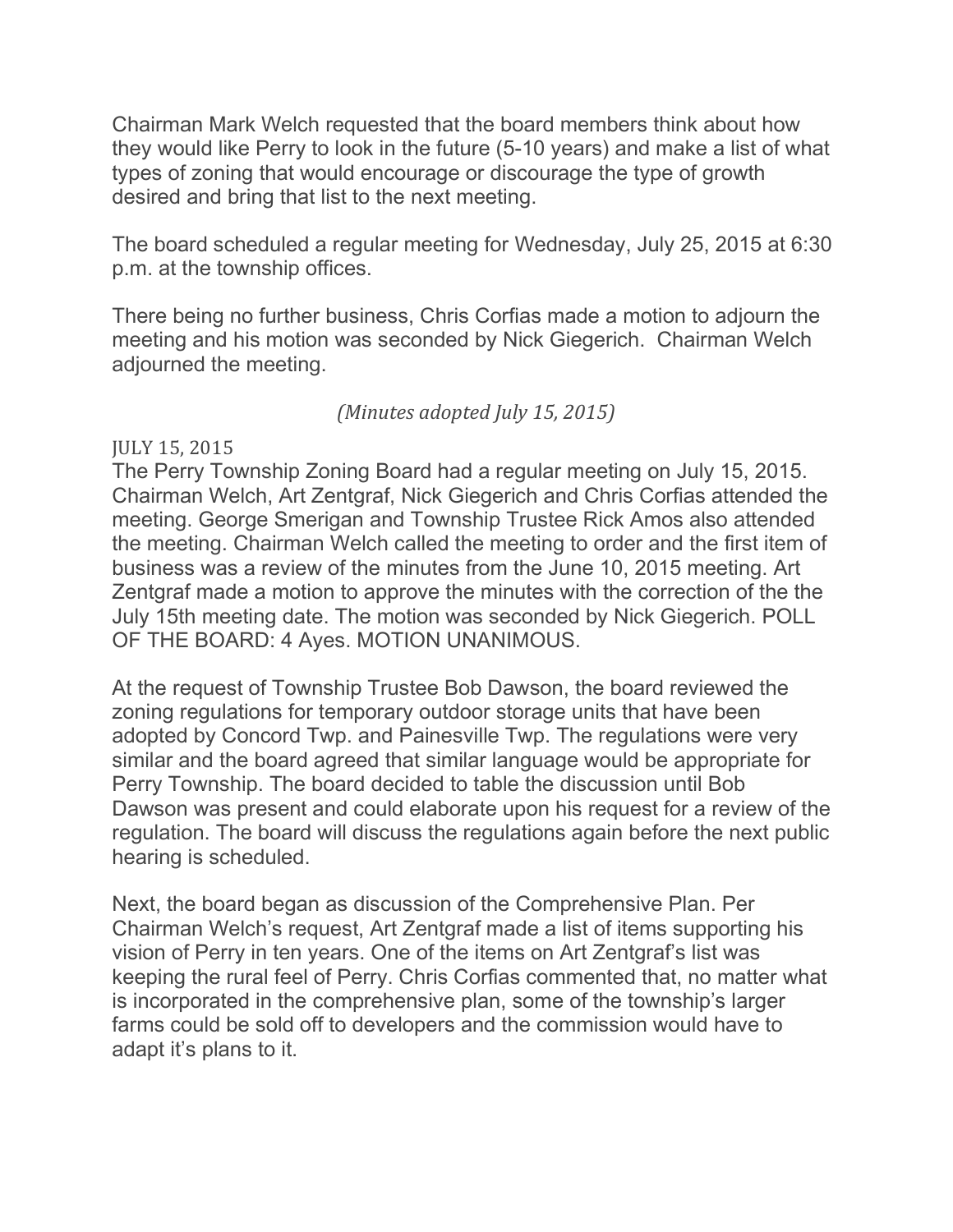Laura Stegman said that when she was contemplating what she would like to see in Perry in the future, she would like to see us embrace our agricultural heritage and our natural resources, possibly by having farm markets or festivals at our township park. This would encourage visitors and residents to veer off of route twenty and introduce them to some of what makes Perry a great community. Rick Amos pointed out that a farm market would probably not be embraced by the local farmers because they already participate in other local markets and that a festival or market would direct people away from their established stands on route twenty. Laura Stegman said that giving people a reason to see Perry differently than at 45-50 miles an hour down route twenty would be beneficial for the community as a whole.

George Smerigan said that the land on Perry Park Rd. between the lakeshore and route twenty has the biggest potential for commercial growth. He mentioned that the land is already in the JEDD and is primed for development. He said that the intersection at route twenty should be adjusted to make it safer. Rick Amos thinks that route twenty needs to be widened and the speed should be controlled better to encourage commercial growth.

Rick Amos said that the community may lose some of the large farms that are currently operating, but there is the potential to have more small farms operating at 50, 100 or 300 acres.

The board set Wednesday, August 19, 2015 as the date for the next regular meeting. It will be held at the township offices at 6:30 p.m.

There being no further business, Chris Corfias made a motion to adjourn the meeting. The motion was seconded by Nick Giegerich. POLL OF BOARD: 4 Ayes. MOTION UNANIMOUS.

(Minutes adopted January 13, 2016)

## AUGUST 19, 2015

The Perry Township Zoning Board held a regular meeting on Wednesday, August 19, 2015. Chairman Mark Welch, Art Zentgraf and alternate member Tom Barrett were present. George Smerigan, trustee Rick Amos and those whose names are on the attached attendance sheet also attended the meeting.

Chairman Mark Welch called the meeting to order. A discussion of the July 15, 2015 meeting minutes was tabled until the next regular meeting because a quorum of members who attended the July meeting was not present.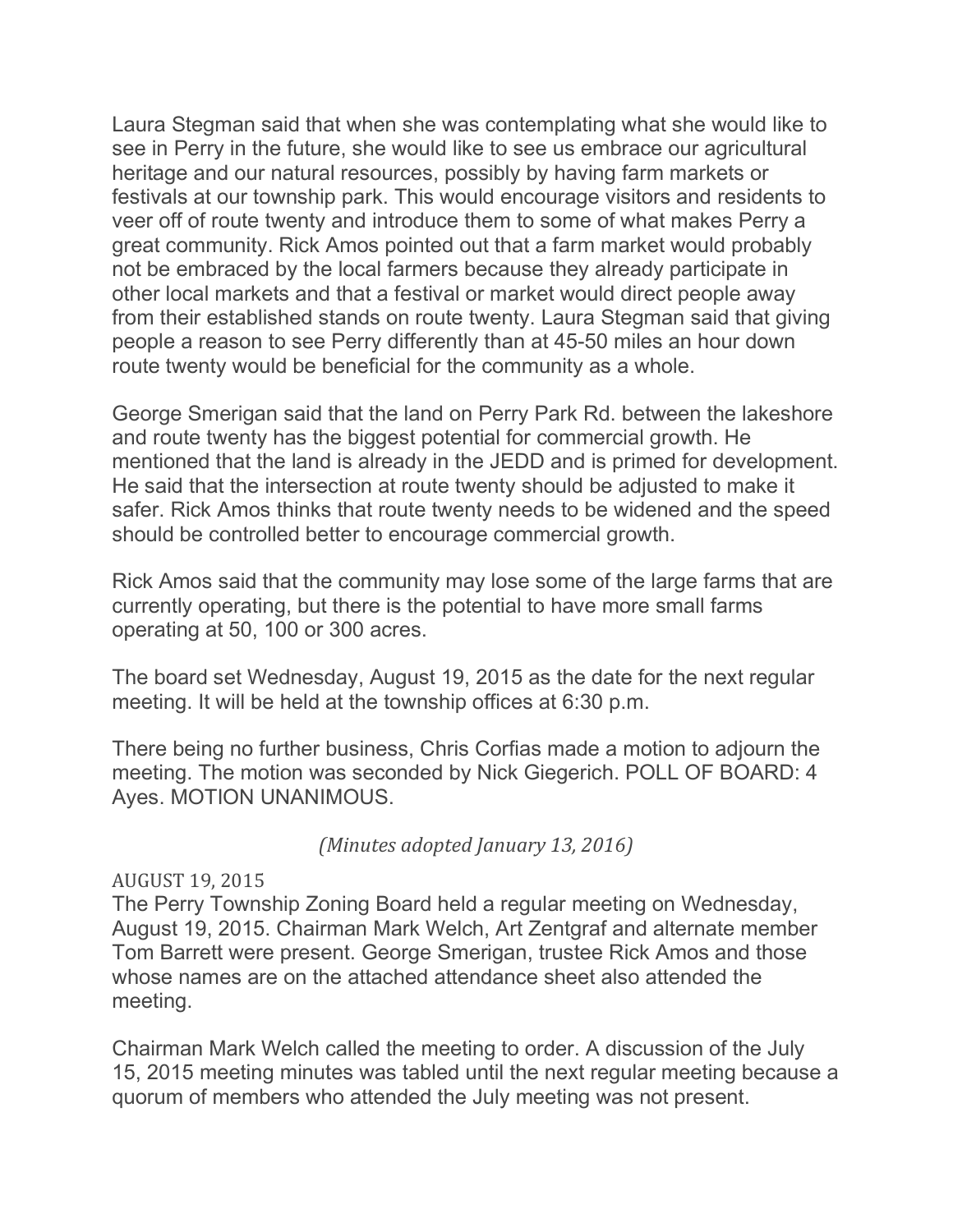The board briefly re-visited the proposed regulations for storage pods. The item was tabled until Bob Dawson is present for the discussion. The board plans to vote on the amended text and include it in the next Public Hearing.

Next, the board entered into a discussion of the Comprehensive Plan. The gentlemen reviewed the zoning map and Art Zentgraf asked for clarification of the differences between B1, B2, and B3 districts. The B2 district runs along the north side of Rt. 20 between the Painesville Township line and the Center Rd. intersection. Residential development is not allowed in this district. The B3 district is not on the map because it is a commercial PUD and it hasn't been applied yet.

Art Zentgraf requested that George Smerigan reference the collection dates for the census numbers that are contained in the Comprehensive Plan.

Chairman Mark Welch reminded George Smerigan that development pertaining to eco-tourism should be noted as an objective in the Comprehensive Plan. George Smerigan will incorporate all of the notes into a final draft and disburse to the board members before the next meeting.

The board scheduled a regular meeting for September 16, 2015 at 6:30 p.m. at the township offices.

There being no further business, Art Zentgraf made a motion to adjourn the meeting and the motion was seconded by Tom Barrett. POLL OF BOARD: 3 Ayes. MOTION UNANIMOUS.

(Minutes adopted September 16, 2015)

## SEPTEMBER 16, 2015

The Perry Township Zoning Board held a regular meeting on Wednesday, September 16, 2015. Chairman Mark Welch, Art Zentgraf, Randy Vermilya and alternate member Tom Barrett were present. George Smerigan and township trustee Bob Dawson also attended the meeting.

Chairman Mark Welch called the meeting to order. The first item of business was a discussion of the August 19, 2015 meeting minutes. Art Zentgraf motioned to accept the minutes as written. The motion was seconded by Tom Barrett. POLL OF BOARD: 3 Ayes. MOTION PASSED. (Randy Vermilya abstained from voting.)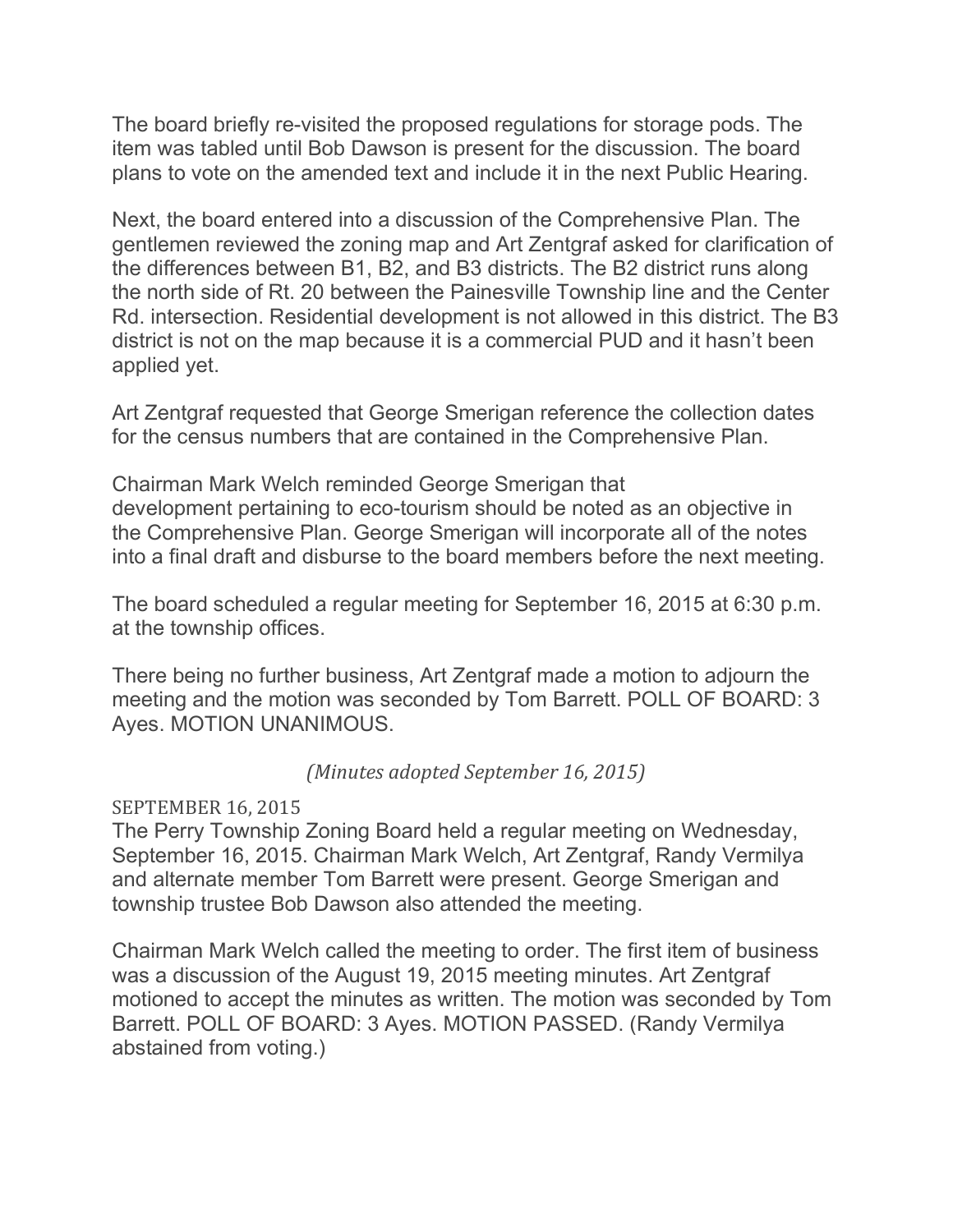Next, the board addressed the proposed regulations for storage pods. Bob Dawson said he received a complaint from a resident about a storage pod that has been at a neighbors residence for several years. Mr. Dawson said the township approached the neighbor, and they were amenable, but they have not made alternate arrangements as of the meeting date. The township cannot do anything about the problem except intercede on the neighbors' behalf because the PODs are not currently regulated. Another related issue is the extended use of construction dumpsters. Some people are storing multiple dumpsters

on their property because they do not pay for the dumpster until it is picked up by the waste management company. The board discussed tying the use of a dumpster to the building permit. By state law, a building permit is valid until the project completion, which could be an extended period of time. Tom Barrett asked if the zoning regulations could be amended to include a permit fee for construction dumpsters or PODs. Mr. Smerigan said that it was allowable and the board discussed if it could be a deterrent to development. They discussed attaching a fee to the permit which would be refunded when the dumpster/POD was removed from the property. The board decided to require permits allowing for one container/ POD per residence for a period of 30 days with two 30 day extensions allowable. The board plans to vote on the amended text and include it in the next Public Hearing.

Trustee Bob Dawson asked George Smerigan if the township was legally able to collect income tax for the ongoing Lake Erie Bluffs improvements. Mr. Smerigan said that it could be done because the land is included in the JEDD. He said that other communities that he consults with take advantage of this income stream. He said that it is basically an administrative task- the township would have to reach out to collect it.

Next, the board entered into a discussion of the Comprehensive Plan. Although he could not attend the meeting, Chris Corfias sent an email that Chairman Welch read aloud, in which he said that he did not think that the plan adequately reflects a clear vision of what Perry Township should be in 2035 and beyond and thus was not ready to be recommended to the trustees for adoption. The gentlemen discussed whether the plan should be focused on a twenty to twenty five year plan or a five to ten year plan. The board agreed that the plan should have a broad vision of the township's future, but agreed that a plan that focuses on the the next ten years is appropriate. Randy Vermilya said that the plan has to be flexible and changeable when unexpected circumstances arise. George said that the important task is to ensure that the goals and the policy match. He agreed that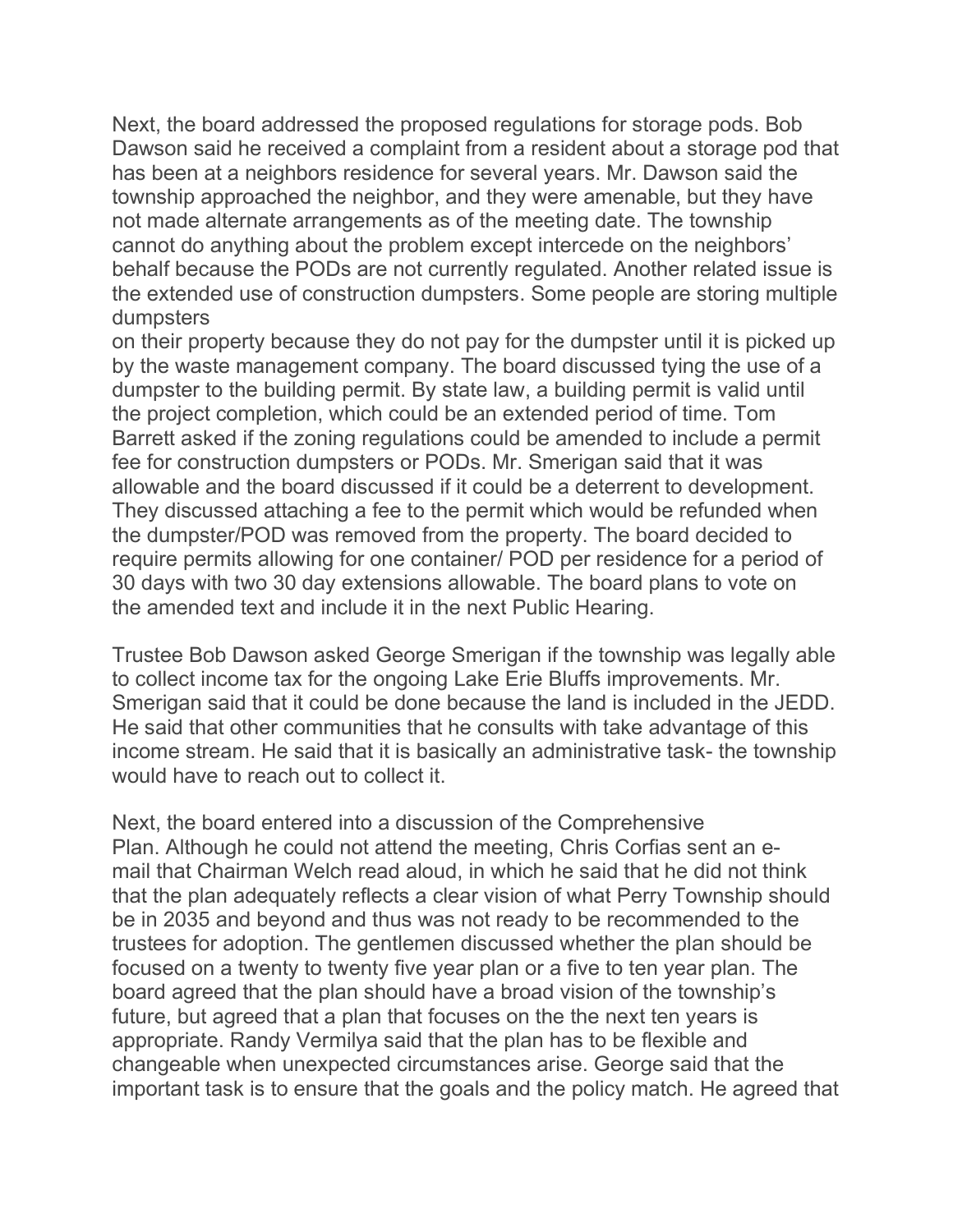the unexpected can and should be expected, which is why the board re-visits the Comprehensive Plan every 5-10 years.

Art Zentgraf requested that George Smerigan reference the collection dates for the census numbers that are contained in the Comprehensive Plan.

The board scheduled a regular meeting for Wednesday, October 14, 2015 at 6:30 p.m. at the township offices. There being no further business, Art Zentgraf made a motion to adjourn the meeting. The motion was seconded by Tom Barrett. POLL OF BOARD: 4 Ayes. MOTION UNANIMOUS. Meeting adjourned.

(Minutes adopted January 13, 2016)

#### OCTOBER 14, 2015

The Perry Township Zoning Board held a regular meeting on Wednesday, October 14, 2015. Tom Barrett, vice chairman Randy Vermilya and chairman Mark Welch were in attendance. George Smerigan also attended the meeting.

Chairman Welch called the meeting to order. Vice chairman Vermilya asked Mr. Smerigan what authority the township would have to regulate the marijuana industry within its borders if the proposed marijuana legislation passes in the November election. George Smerigan said that it would be presumptuous to regulate anything at this point. He said that he believed the state would quickly seize the opportunity to regulate the industry, similarly to the way the liquor industry is regulated. He said that if either of the issues are passed, the township would have time to review its options in the time between the election and enactment of the legislation in 2016.

Next, the board reviewed the proposed draft of section 411 of the Zoning Resolution: Temporary Storage Units. Vice chairman Vermilya asked for clarification of a home occupation as stated in Section E. George Smerigan said that any type of business using a residential address and operating out of the home would fall under this classification. The board asked Mr. Smerigan to include construction dumpsters in this section so that the time that they are sitting on a property is better controlled than when they are regulated as part of the building permit.

The board entered into a discussion of the Comprehensive Plan. Randy Vermilya said that the amendments that have been proposed position the Township to be able to react to any proposals for new development. Laura